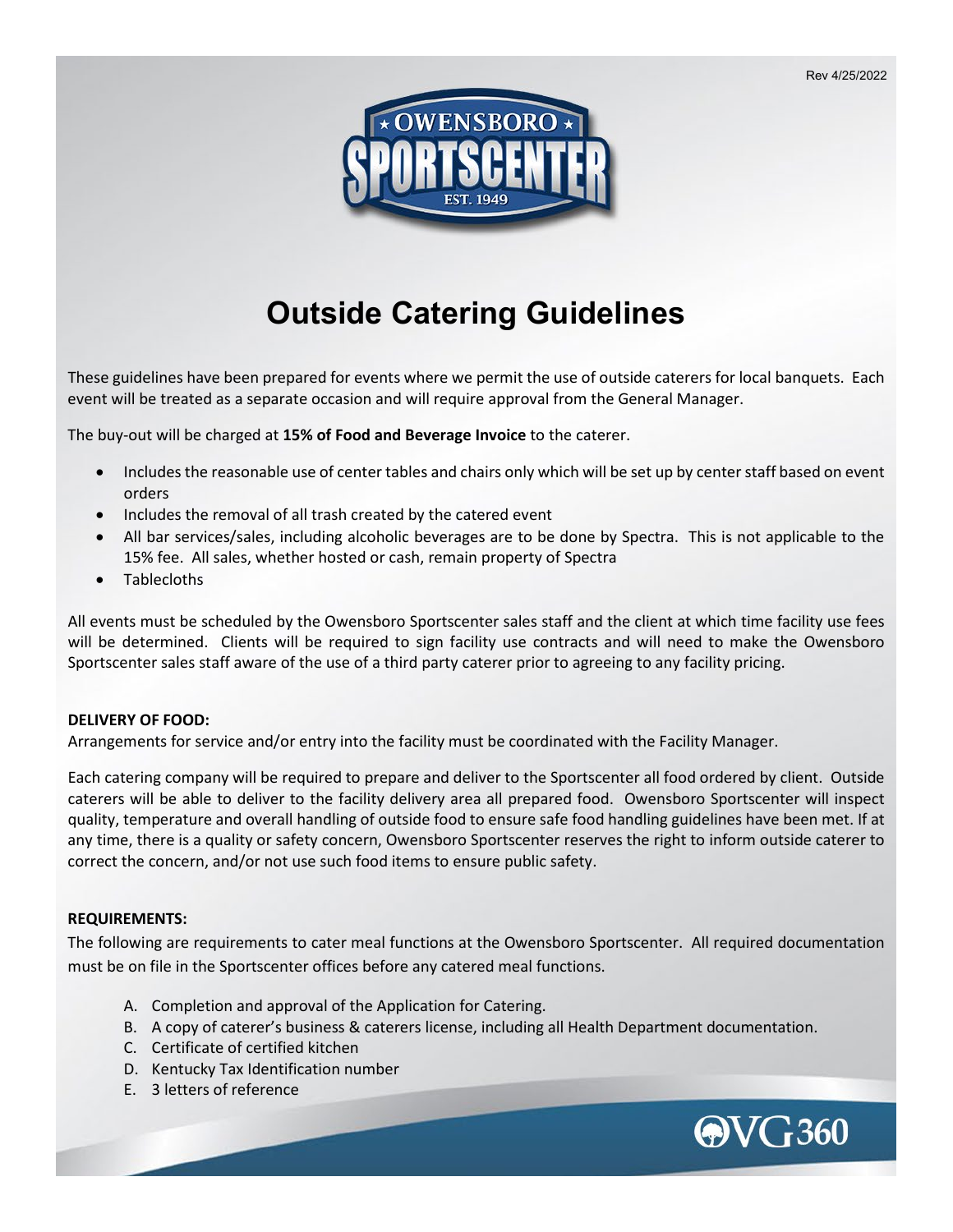- F. An insurance policy or certificate with the following coverage.
	- 1. \$1,000,000.00 combined single limit per occurrence.
	- 2. The City of Owensboro and Global Spectrum L.P. must be named as certificate holders and named as additional insured.

# **MEETINGS:**

Facility Manager must be asked to attend any pre-event planning meetings in order to assure for a smooth meeting between the client and the caterer. All event orders and subsequent drafts must be submitted to facility management in a timely manner. Facility Manager reserves the right to request a private meeting with the event planners for post event evaluation.

# **ADDITIONAL EQUIPMENT:**

The use/need of ALL equipment, stages, dance floors, audio visual, etc., must be ordered through the Owensboro Sportscenter by the client at an additional charge.

# **USE OF FACILITIES:**

Outside local caterers will not have access to Owensboro Sportscenter equipment.

# **OWENSBORO SPORTSCENTER EXCLUSIVITY:**

Concession sales are not permitted at any time.

ALL alcohol served will be in disposables and must be handled through the Owensboro Sportscenter's license. Any set up, staffing or security fees will be billed directly from Owensboro Sportscenter to Group.

# **FOOD TRUCKS:**

If a food truck is requested to be at your event, or you would like to have an event catered by a food truck, these are the following guidelines:

- In order for a food truck to operate at the Owensboro Sportscenter, a formal request is to be made 30 days in advance for approval. If request is approved, a \$500 fee is to be paid to the center along with copies of relevant licenses, insurance and Health Department permit. Full payment is due on Sportscenter approval and before the requested date.
- The Food truck must comply with all local and KY state laws regarding licensing, insurance, and must have a valid Health Department permit displayed including a valid city mobile food vending permit.
- The Food truck must never be on any of the Sportscenter sidewalks and service time is limited to four (4) hours.
- Unit must be self-contained.

# **ADVERTISING:**

At the mutual discretion of the event planner and Sportscenter, caterers may place advertising on tables during the meal function limited to business cards, or note cards in either a 3 1/2" X 5" or 5" X 7" size. Anything larger will not be permitted.